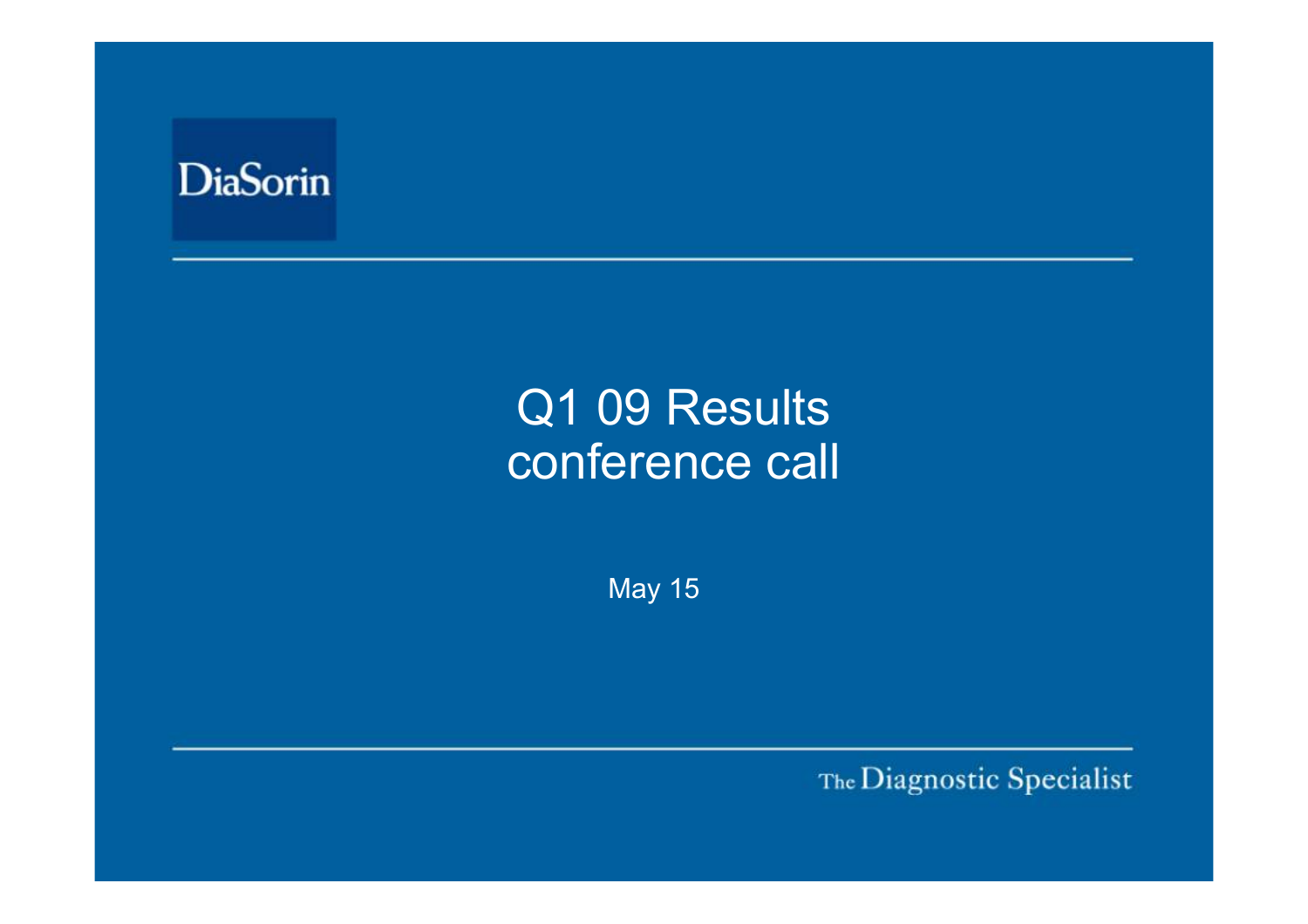

## **Q1 09 highlights**

- ●**Revenues grow by 26.0% (+22.2% at constant exchange rate)**
- ● **Constant improvement in profitability:** 
	- ¾ **Gross Margin +36.4%**
	- ¾ **EBITDA +47.9%**
	- ¾ **Ebit +55.6%**
- $\bullet$  **Net earnings increase 29.8% vs Q1 08, notwithstanding non cash foreign exchange losses in Q1 09.**
- $\bullet$  **Steady enlargement of Liaison installed base, from ca. 2510 (31/12/08) to ca. 2640 (31/03/09)**
- $\bullet$  **North America market still booming: Q1 sales up 73.4% as reported vs previous year, boosted by Vitam D sales, Biotrin products sales and helped by foreign exchange rate**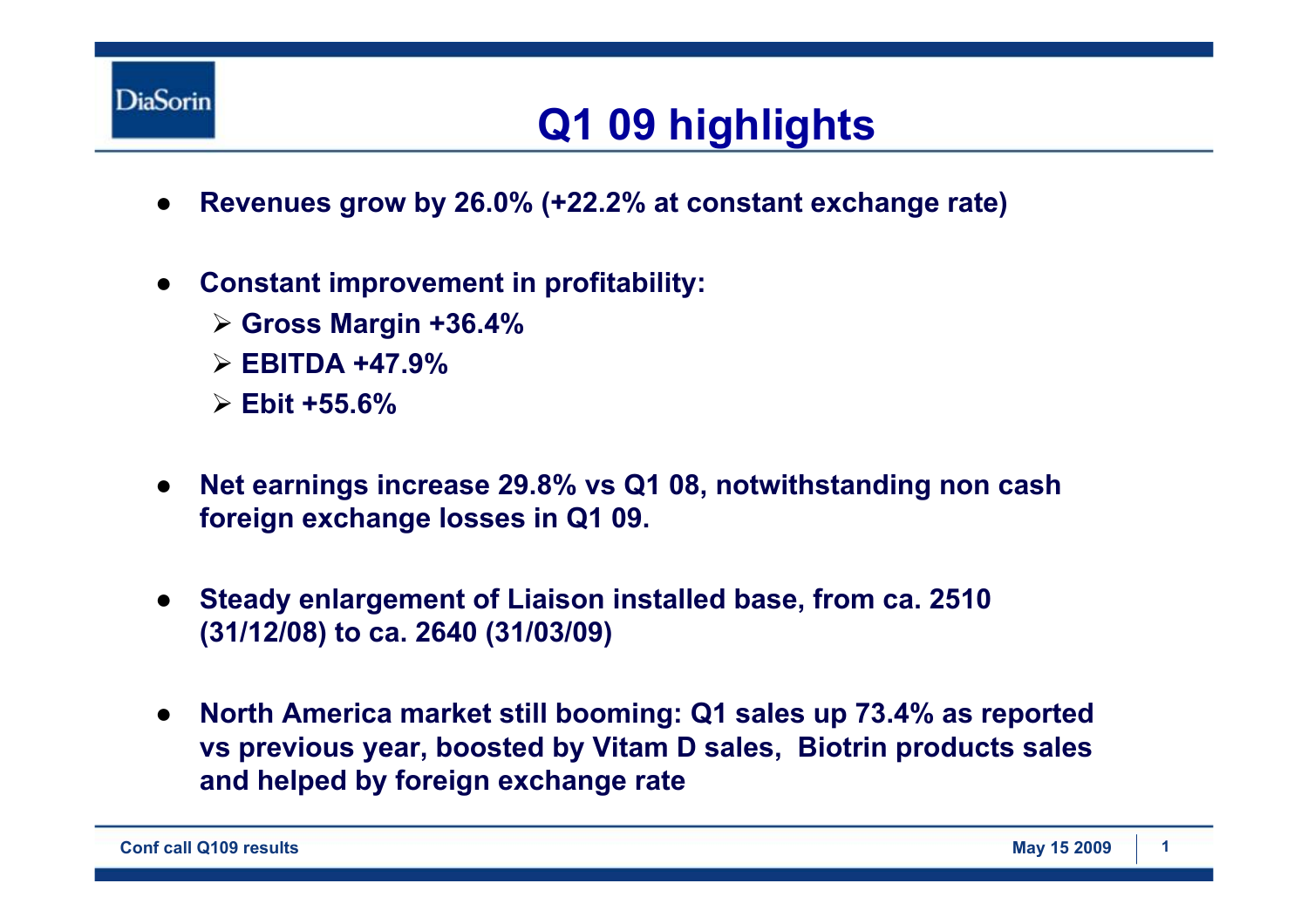**DiaSorin** 

### **Q1 09 Results: income statement**

| millions $\epsilon$               | Q1 2009    | Q1 2008 | $\Delta$ |
|-----------------------------------|------------|---------|----------|
| <b>Net Revenues</b>               | 71.4       | 56.6    | 26.0%    |
| <b>Gross profit</b>               | 49.9       | 36.6    | 36.4%    |
| Margin                            | 69.9%      | 64.6%   |          |
| G&A                               | (7.8)      | (6.4)   |          |
| R&D                               | (3.8)      | (3.1)   |          |
| <b>S&amp;M</b>                    | (13.5)     | (11.3)  |          |
| <b>Total Operating Expenses</b>   | (25.1)     | (20.7)  |          |
| % on sales                        | $(35.1\%)$ | (36.6%) |          |
| Other operating Income/(Expenses) | (0.4)      | (0.2)   |          |
| <b>Ebit</b>                       | 24.4       | 15.7    | 55.6%    |
| Margin                            | 34.2%      | 27.7%   |          |
| <b>Net Financial Expense</b>      | (3.6)      | 0.6     |          |
| Tax                               | (7.6)      | (6.1)   |          |
| <b>Net Result</b>                 | 13.2       | 10.1    | 29.8%    |
| <b>Ebitda</b>                     | 28.4       | 19.2    | 47.9%    |
| Margin                            | 39.8%      | 33.9%   |          |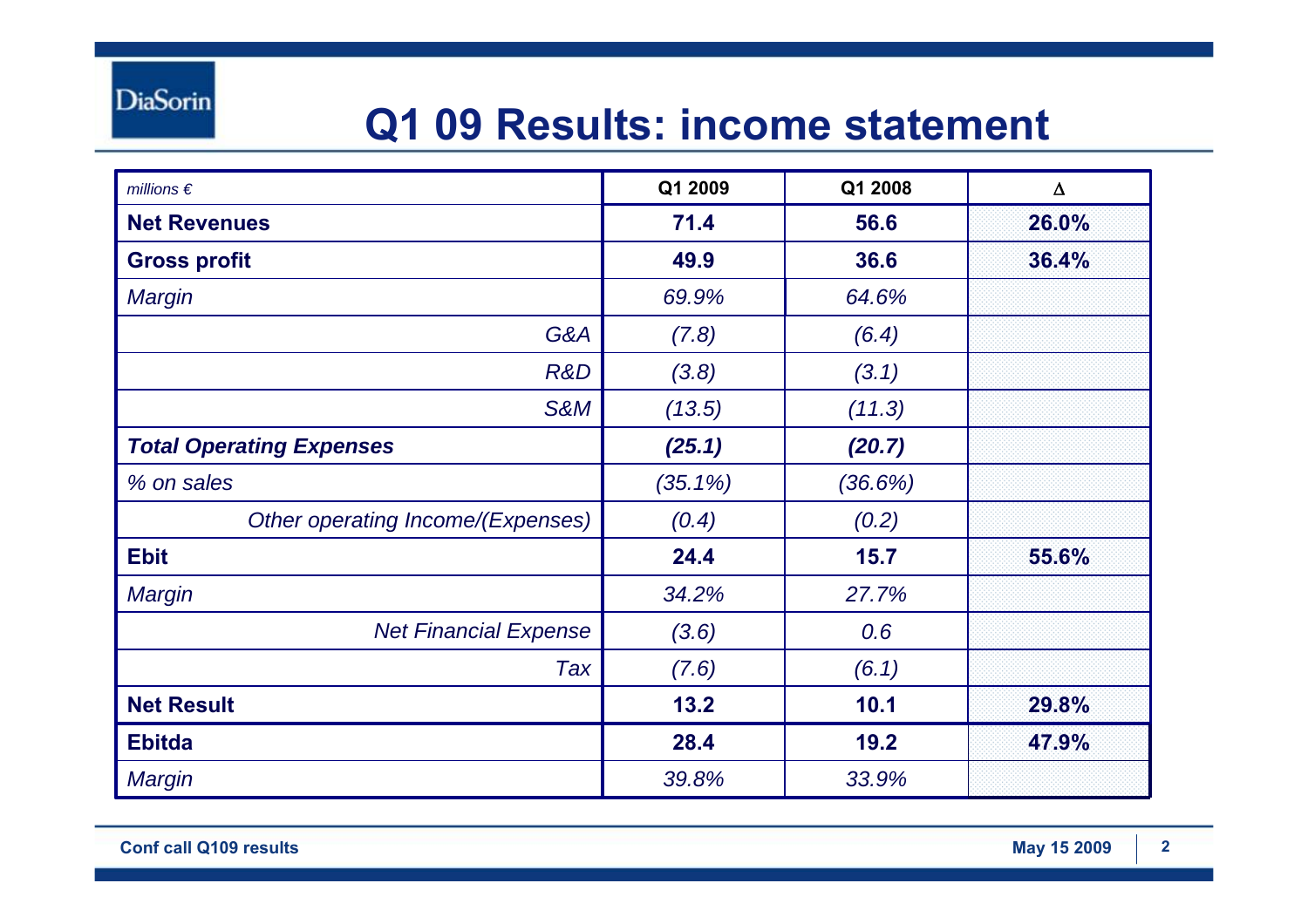ELISA sales grew by 29.7%, thanks mainly to Biotrin products (ca 24.1% contribution) but CLIA sales keep growing at higher rate than other technologies

**Revenues break down Q1: by technology**

**+34.8% Q1 09 vs. Q1 08**



**Conf call Q109 results May 15 2009 3**

**DiaSorin**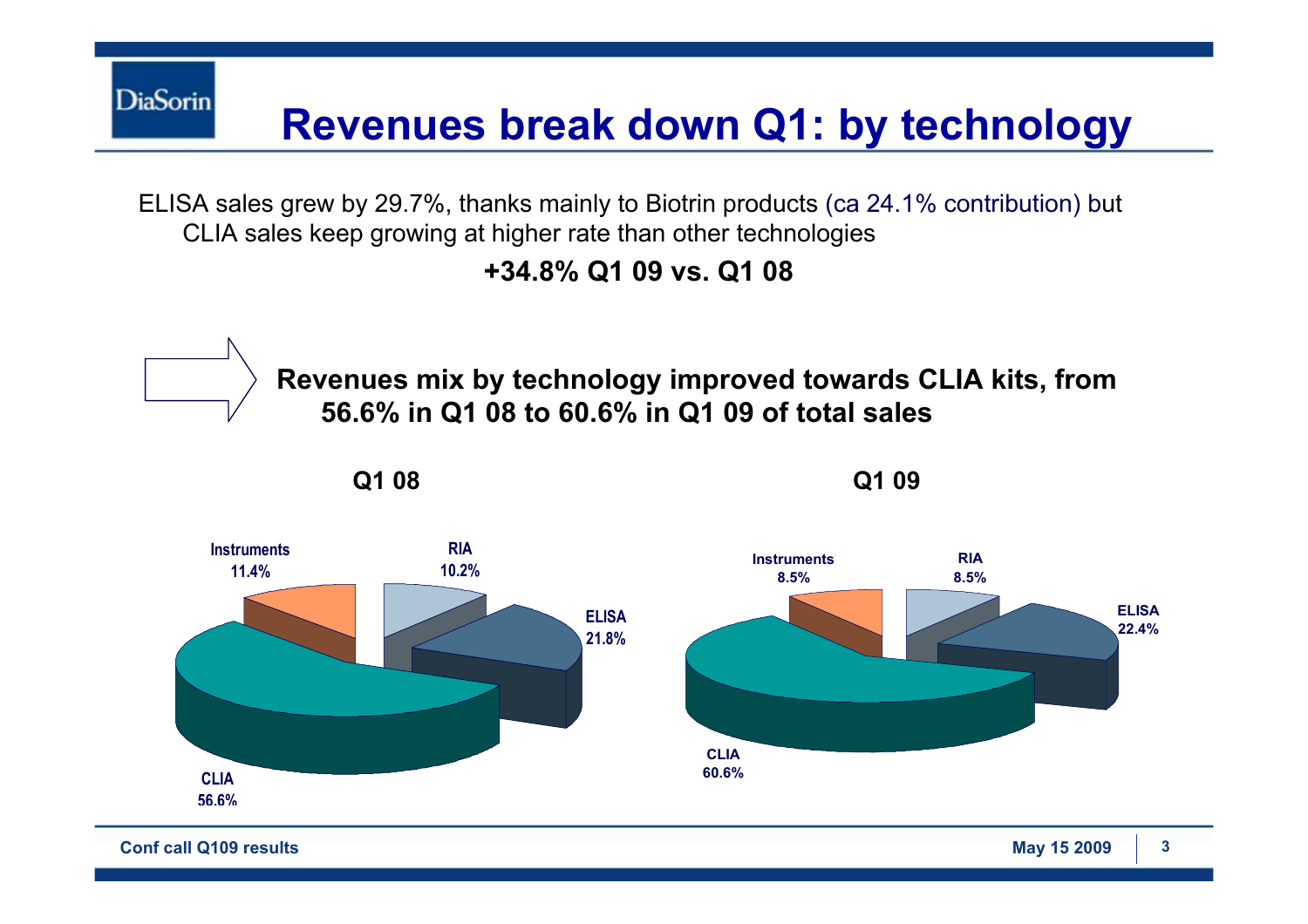#### **DiaSorin**

#### **Revenues break down Q1: by geography**

| (millions $\epsilon$ ) |      | Q <sub>1</sub> |       |
|------------------------|------|----------------|-------|
|                        | 2009 | 2008           | Δ     |
| <b>Italy</b>           | 14.4 | 13.6           | 6,0%  |
| <b>Rest of Europe</b>  | 23.1 | 21.0           | 10,0% |
| <b>North America</b>   | 22.0 | 12.7           | 73,4% |
| <b>Rest of world</b>   | 11.9 | 9.4            | 26,6% |
| <b>Totale</b>          | 71.4 | 56.6           | 26,0% |

●In Europe, increased market share in consolidated as well as in developing markets:

| France         | +31.6%    | Q1 09 vs. Q1 08                           |
|----------------|-----------|-------------------------------------------|
| Nordic         | +55.2%    | Q1 09 vs. Q1 08 (+83.5% at comparable FX) |
| <b>Belgium</b> | $+11.8\%$ | Q1 09 vs. Q1 08                           |

- ● In North America, accelerating growth (positive exchange rate effect +22.4%):  $+ 73.4%$  Q1 09 vs. Q1 08 as reported (Biotrin contribution +10.8%) + 51.0%Q1 09 vs. Q1 08 at comparable FX (Biotrin contribution +9.4%)
- ● In Rest of the World, positive trends in recent initiatives and distributors' markets Israel +127% Q1 09 vs. Q1 08 (+120.9% at comparable FX) **Mexico**  +28.6% Q1 09 vs. Q1 08 (+48.8% at comparable FX) **Distributor**  +22.5%Q1 09 vs. Q1 08

(mainly Australia)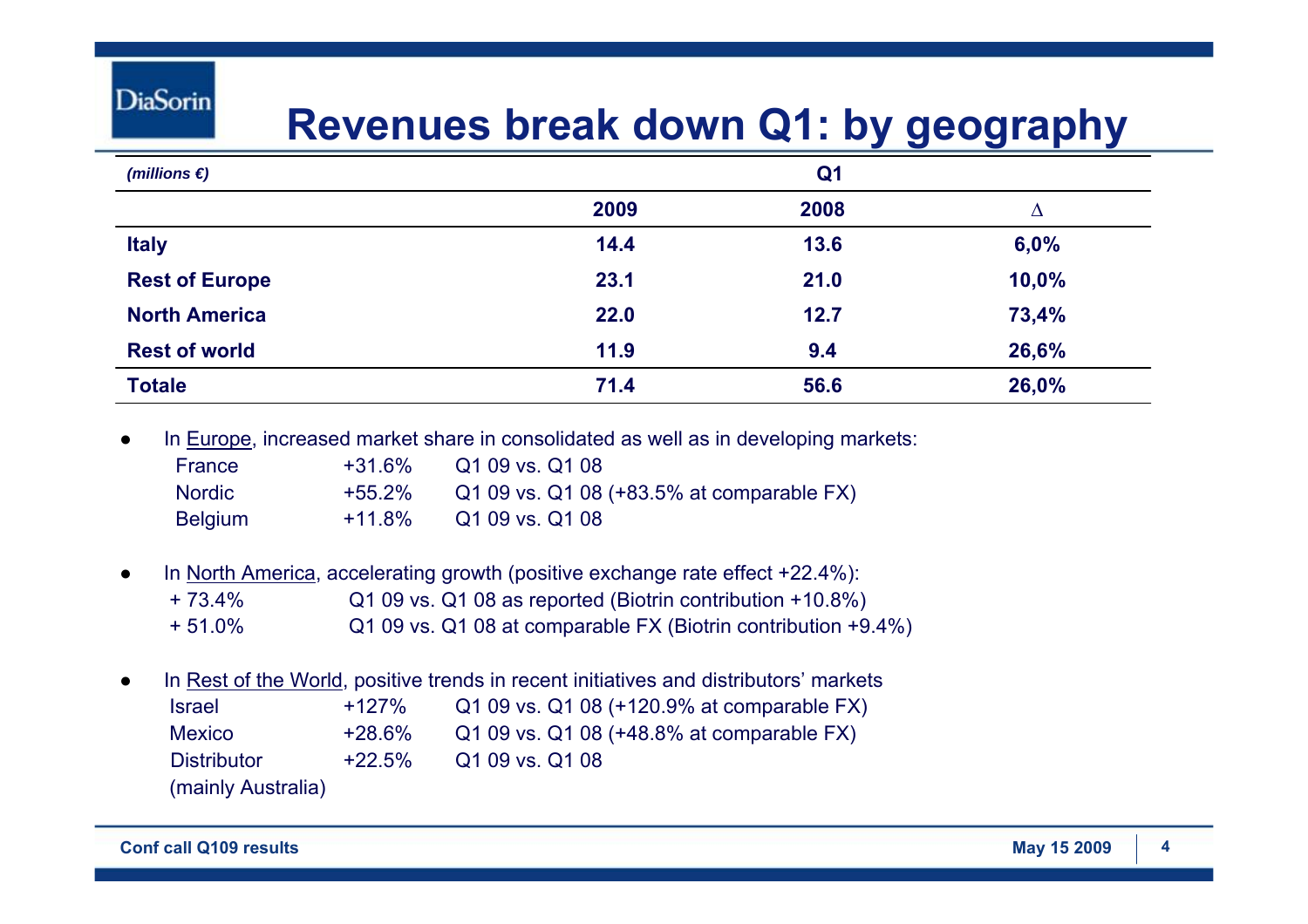**DiaSorin** 

#### **Profitability still growing**

Extraordinary growth in profitability:

| <b>Gross Margins</b> | +36.4% Q1 09 vs. Q1 08        |
|----------------------|-------------------------------|
| <b>EBITDA</b>        | <b>+47.9% Q1 09 vs. Q1 08</b> |
| <b>EBIT</b>          | $+55.6\%$ Q1 09 vs. Q1 08     |

**from 64.6% to 69.9% of tot sales from 33.9% to 39.8% of tot sales from 27.7% to 34.2% of tot sales** 

Thanks to:

- ●Improved technology mix: CLIA revenues represents 60.6% in Q1 09 vs. 56.6% in Q1 08
- ●Extraordinary Vitamin D test revenue growth
- ●Lower incidence of instrument depreciation and operational expenses on total sales
- ●Lower incidence of instruments revenue
- ●Lower incidence of OPEX
- ●Positive exchange rate effect
- ●Biotrin contribution

#### **Net Result**

**+29.8%** Q1 09 vs. Q1 08 **from 17.9% to 18.4%** of tot sales

Despite of net financial costs in Q1 09 of 3.6 MM € **of which 2.8 MM € are non cash items**  related to the evaluation of group NFI in US dollars

**Conf call Q109 results May 15 2009 <sup>5</sup>**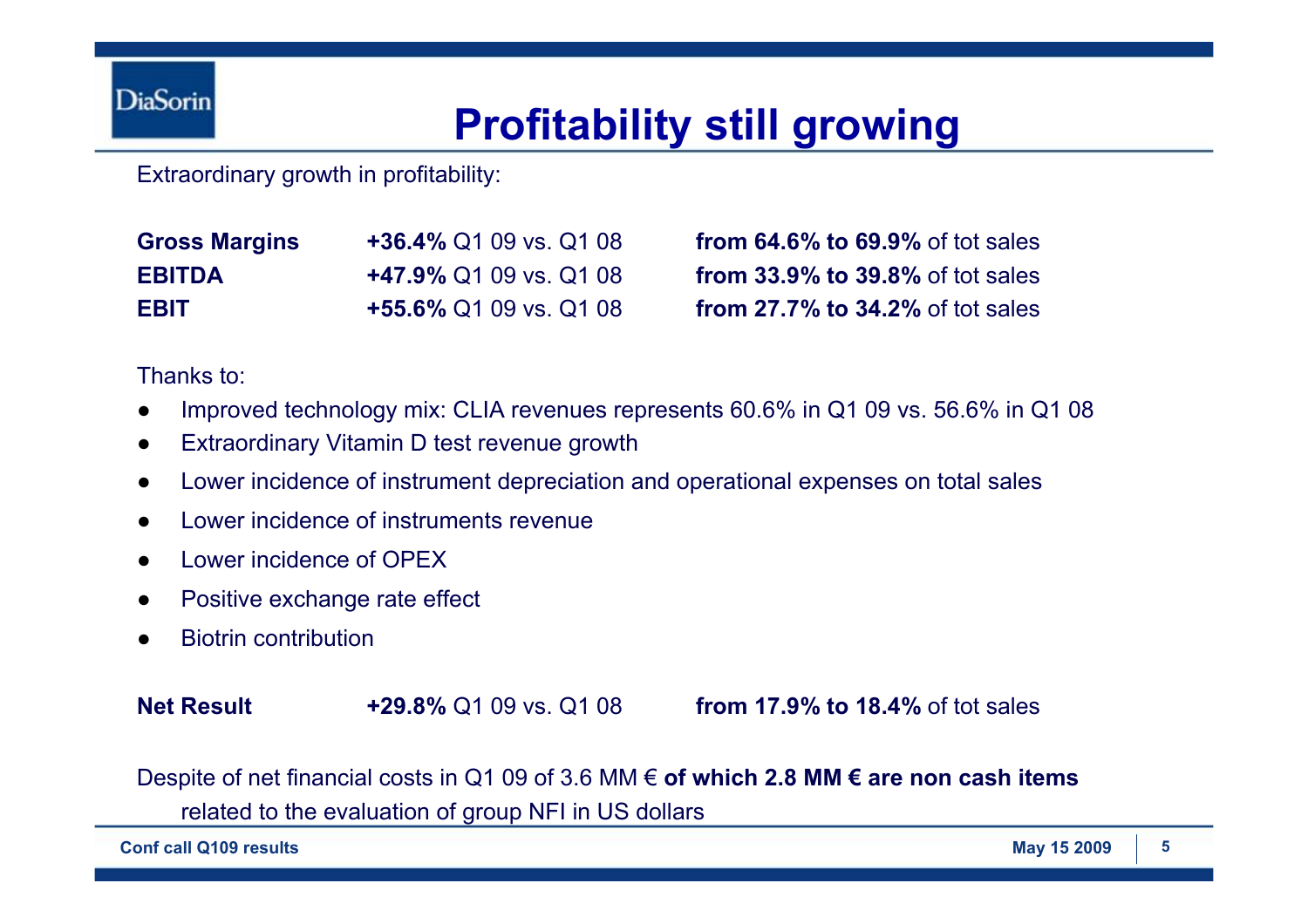#### **Q1 results: balance sheet & cash flow**

| millions $\epsilon$           | 31/03/2009 | 31/12/2008 |
|-------------------------------|------------|------------|
| <b>Total tangible asset</b>   | 37.2       | 35.4       |
| Total intangible asset        | 96.9       | 93.3       |
| Other non-current asset       | 10.3       | 10.1       |
| <b>Net Working Capital</b>    | 61.0       | 57.7       |
| Other non-current liabilities | (23.4)     | (22.9)     |
| <b>Net Capital Employed</b>   | 182.0      | 173.9      |
| <b>Net Debt</b>               | (12.1)     | (19.8)     |
| Total shareholder's' equity   | (169.9)    | (154.1)    |

|                                               | Q1 09 | Q1 08 |
|-----------------------------------------------|-------|-------|
| Net change in cash and cash equivalents       | 8.4   | 4.7   |
| Cash and equivalents at the end of the period | 25.2  | 13.1  |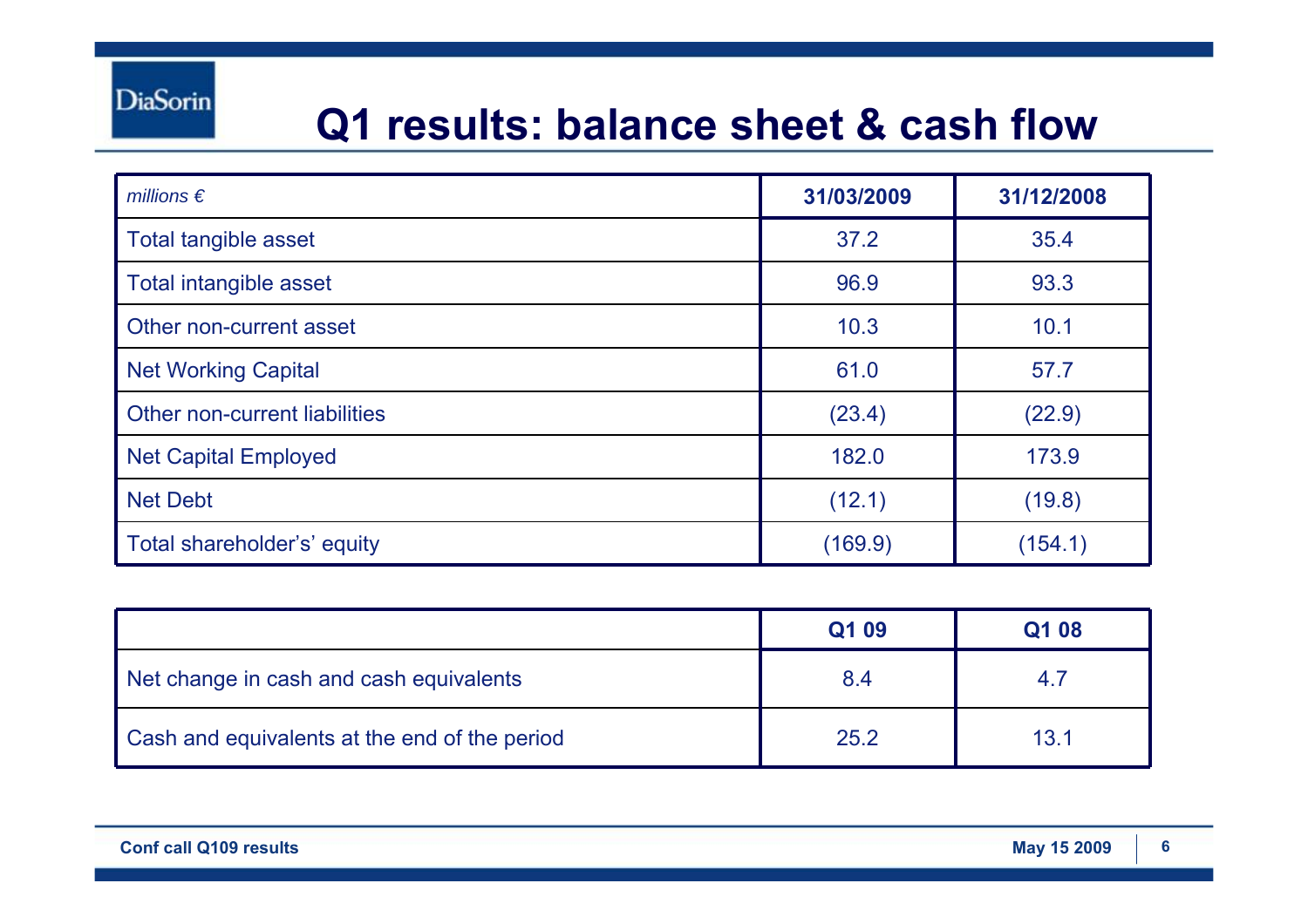

### **Solid financial structure**

- $\bullet$  **Operating cash flow € 18.1 MM (before capex of € 8.8MM) in Q1 09 vs. € 8.2 MM in Q1 08 (before capex of € 2.7MM);**
- ●**Net debt of € 12.1 MM at 31.03.09 vs. € 19.8 MM at year end 08.**
- ●**Cash and equivalents at the end of Q1 09 amount to € 25.2 MM**